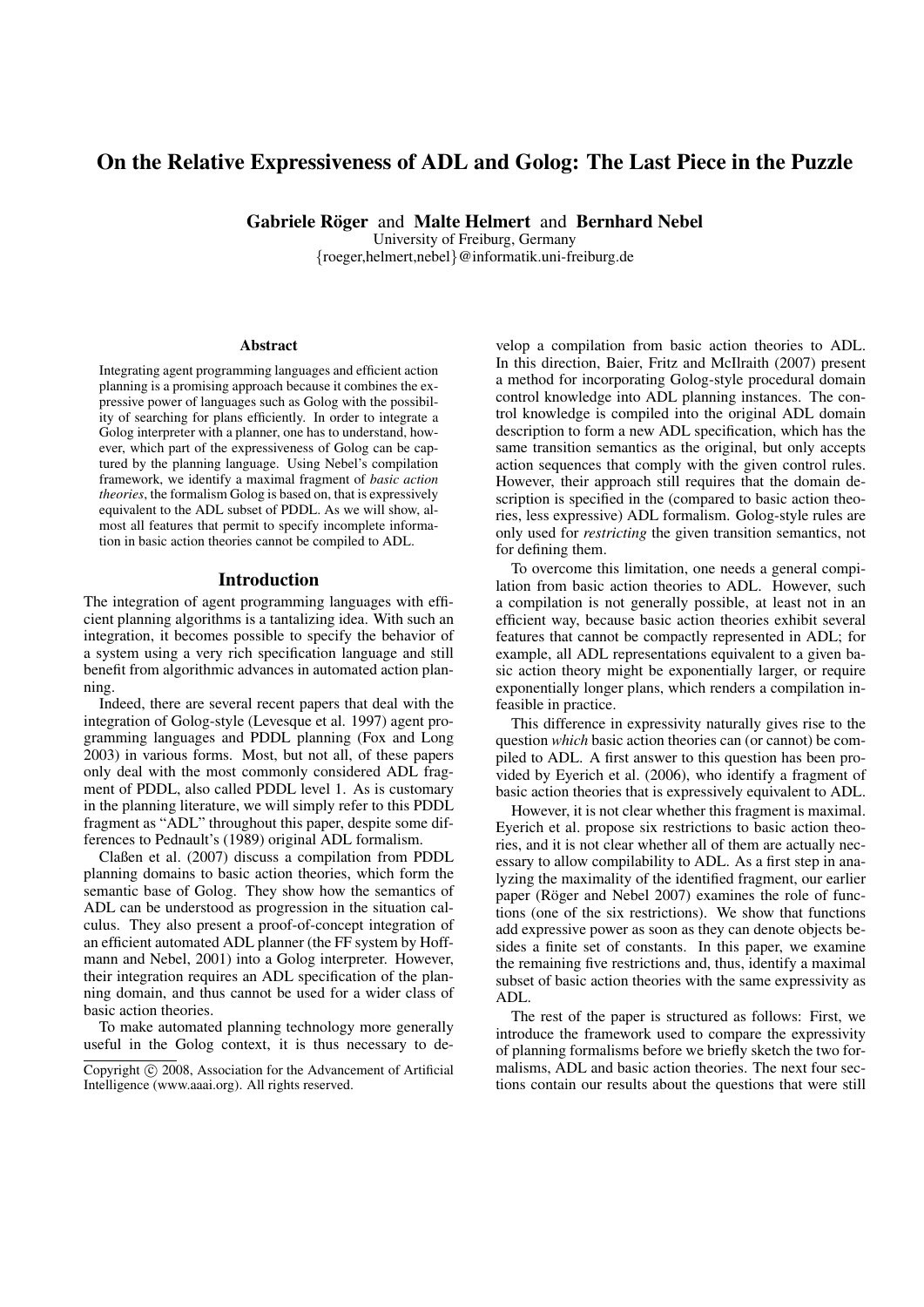unclear: the restrictions on successor state axioms, the specification of the predicates in the initial database, the necessity of unique names axioms for constants and the existence of a domain closure axiom. We close with a brief conclusion.

For most results we only present proof sketches. Detailed proofs can be found in a technical report (Röger and Nebel 2008).

#### Compilation Schemes

In order to compare the expressive power of different planning formalisms we use *compilation schemes*, a technique introduced by Nebel (2000).

In the formalisms we consider, a planning instance  $\Pi =$  $\langle \Xi, \mathbf{C}, \mathbf{I}, \mathbf{G} \rangle$  consists of the *domain structure*  $\Xi$  (which contains schematic descriptions of the possible actions), a finite set of constant symbols C, the *initial state specification* I, and the *goal specification* G. A *plan* is a sequence of actions that leads from the initial states to a goal state.

Compilation schemes compare how concisely planning domains and plans can be expressed in different formalisms, not how concisely an individual planning instance can be expressed. The intuition behind compilation schemes is that it is justifiable to perform significant work on translating a domain description from one formalism to another, as long as this remains a one-off effort, and individual *instances* of the domain can subsequently be transformed efficiently.

Indeed, as we are measuring the *expressivity* of a formalism, the mapping may use arbitrary computational resources; it does not even need to be computable. However, we do require that the result is at most polynomially sized, and that the transformation of the domain description must not depend on the initial state and the goal. The translation of the initial state and the goal is done by so-called *state translation functions* which are very limited: they should be efficiently computable and not depend on the whole specification.

To compare the expressive power of two planning formalisms we moreover have to measure the size of the generated plans. Before we can state concretely which demands we make on the plan length, we first need to define the notion of compilation schemes formally.

A compilation scheme maps each planning instance Π of the source formalism  $X$  to an instance  $F(\Pi)$  of the target formalism  $\mathcal{V}$ .

**Definition 1.** Let **f** be a tuple  $\langle f_{\xi}, f_c, f_i, f_g, t_c, t_i, t_g \rangle$  of *functions that induces a function* F *from* X *-instances* Π =  $\langle \Xi, \mathbf{C}, \mathbf{I}, \mathbf{G} \rangle$  to  $\mathcal{Y}\text{-}instances$   $F(\Pi)$ :

$$
F(\Pi) = \langle f_{\xi}(\Xi), f_c(\Xi) \cup t_c(\mathbf{C}),
$$
  

$$
f_i(\Xi) \cup t_i(\mathbf{C}, \mathbf{I}), f_g(\Xi) \cup t_g(\mathbf{G}) \rangle.
$$

*We call* f *a compilation scheme from* X *to* Y *iff*

- *1. there exists a plan for*  $\Pi$  *iff there exists a plan for*  $F(\Pi)$ *,*
- 2. the state translation functions  $t_c$ ,  $t_i$  *and*  $t_g$  *are* polynomialtime computable*,*
- *3. and the size of the results of*  $f_{\xi}, f_c, f_i$  *and*  $f_g$  *is* polynomial in the size of the arguments*.*

If a compilation scheme f has the property that for each plan P of instance  $\Pi$  there is a plan  $P'$  solving  $F(\Pi)$  such that  $||P'|| \le c||P|| + k$  for some positive integers c and k, we say that f is a *compilation scheme preserving plan size linearly*, and conclude that the target formalism is at least as expressive as the source formalism. If plans are required to grow polynomially and there is no other compilation scheme preserving plan size linearly, this indicates that the source formalism is more expressive than the target formalism. If there is even a super-polynomial blow-up required, there must be a huge difference in expressive power.

# The ADL Fragment of PDDL

In 1998, McDermott et al. introduced the Planning Domain Definition Language (PDDL), which, with some revisions (Fox and Long 2003; Gerevini and Long 2005), has since become a standard for the representation of planning domains. Two aspects that distinguish PDDL from basic action theories (see below) are that all constants denote distinct objects and that there are no objects in addition to the constants. In this article we are interested in the ADL fragment of PDDL, i. e., the language we get if exactly the :adl requirement is set. Beyond the definition of standard STRIPS operators, preconditions and goals may contain negation, disjunction and quantification and there are quantified and conditional effects. The main difference to full PDDL 2.1 is that numeric state variables and durative actions are not allowed. The PDDL syntax is quite self-explanatory and it is not crucial for the understanding of this paper to know all the details. Thus, we do not explain it here but only refer to Fox and Long (2003) where a detailed description of the syntax and semantics of PDDL can be found.

#### Basic Action Theories

Basic action theories are a logical approach to modeling dynamically changing worlds, based on the *situation calculus*. They were introduced by Reiter (2001) who also formed the version of the situation calculus which is in use today and which we briefly introduce before the presentation of basic action theories.

The situation calculus is a second-order language designed for representing dynamic systems. All changes to the world are the result of *actions* and each action leads to a new *situation*, which, hence, can be identified with a sequence of actions. The empty sequence corresponds to the *initial situation*, denoted by  $s_0$ . Besides *actions* and *situations* there is a third sort *object* that is used for everything else. In the following, we use variables a for actions, s for situations and  $x, y, \ldots$  for objects (each with subscripts and superscripts). There is a special predicate  $Poss(a, s)$  meaning that it is possible to perform action  $a$  in situation  $s$ . All situations except  $s_0$  are formed with a function  $do(a, s)$  meaning that action a is performed in situation s. Functions and predicates whose values vary from one situation to the next are called *fluents* and take a situation term as their last argument. There are also some foundational axioms for situations, which ensure that dynamic worlds in the situation calculus behave like one assumes intuitively.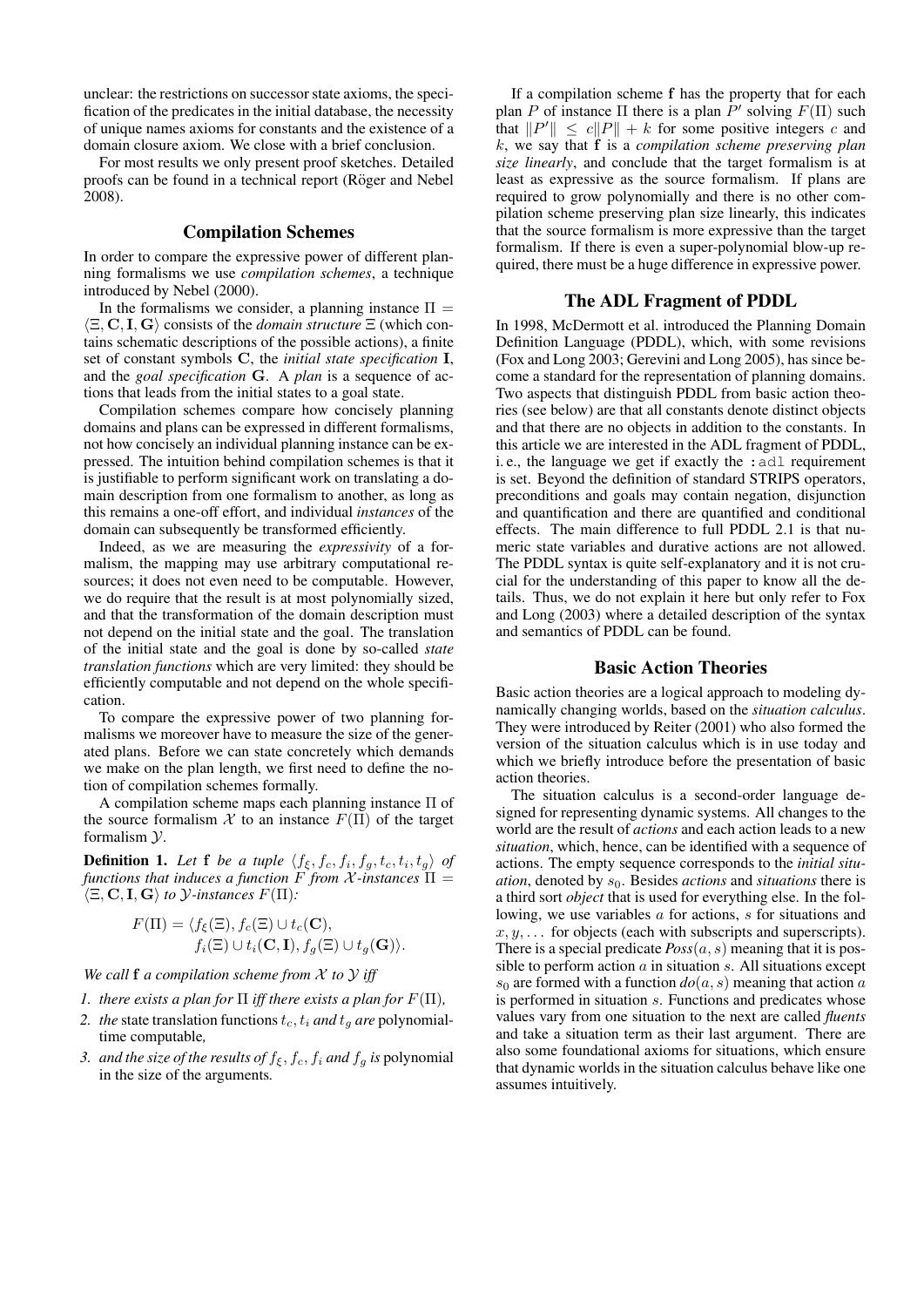In the following we omit leading universal quantifiers in sentences. The convention is that any free variables in such expressions are implicitly universally quantified.

For the definition of the notion of basic action theories we need to introduce some further concepts (Reiter 2001).

*Unique names axioms for actions* state whether two actions are equal. Distinct action names  $A$  and  $B$  define distinct actions and identical actions have identical arguments:

$$
A(\bar{x}) \neq B(\bar{y})
$$

 $A(x_1, ..., x_n) = A(y_1, ..., y_n) \supset x_1 = y_1 \wedge \cdots \wedge x_n = y_n$ 

A formula is called *uniform* in situation s if it does not mention the predicate *Poss* and the only permitted occurrence of a situation term is the occurrence of situation s in the situation argument position of a fluent.

Whether it is possible to perform an action is stated by so-called *action precondition axioms*, which are of the form

$$
Poss(A(x_1,\ldots,x_n),s) \equiv \Pi_A(x_1,\ldots,x_n,s),
$$

where A is an action function symbol with arity  $n$  and  $\Pi_A(x_1,\ldots,x_n,s)$  is a formula that is uniform in s and whose free variables are among  $x_1, \ldots, x_n, s$ .

The value of a relational fluent after performing an action a is given by a *successor state axiom* of the form

$$
F(x_1,\ldots,x_n,do(a,s)) \equiv \Phi_F(x_1,\ldots,x_n,a,s),\qquad(1)
$$

where  $\Phi_F(x_1,\ldots,x_n,a,s)$  is a formula uniform in s whose free variables are among  $x_1, \ldots, x_n, a, s$ . Similarly, a successor state axiom for a functional fluent is of the form

 $f(x_1, \ldots, x_n, do(a, s)) = y \equiv \Phi_f(x_1, \ldots, x_n, y, a, s)$ 

with conditions analogous to those of the relational fluents.

After the introduction of these concepts we now can state the definition of basic action theories from Reiter (2001):

Definition 2. *A basic action theory* T *is a theory of the form*

- $T = \Sigma \cup T_{SSA} \cup T_{APA} \cup T_{UNA} \cup T_{s_0},$ *where*
- Σ *are the foundational axioms for situations,*
- T*SSA is a set of successor state axioms for functional and relational fluents,*
- T*APA is a set of action precondition axioms,*
- T*UNA is the set of unique names axioms for actions, and*
- $T_{s_0}$  *is the initial database, a set of first-order sentences that are uniform in*  $s_0$ *.*

*The state successor axiom for a functional fluent* f *must actually define a value for* f *in the next situation, and this value must be unique (*functional fluent consistency property*).*

Such a basic action theory  $T$  together with a goal formula  $G(s)$  whose only free variable is s form a planning task. A situation s is a plan for  $G$  (relative to  $T$ ) iff

$$
T \models executeable(s) \land G(s),
$$

where  $execute(s)$  means that the action sequence s can be executed with respect to *Poss*.

Starting from this definition, Eyerich et al. added several restrictions to achieve the same expressivity as ADL.

# Restricted Basic Action Theories

A restricted basic action theory (RBAT) is a basic action theory that satisfies the following restrictions:

- R1 Usage of functions is restricted to two sorts: constants (functions of sort  $\epsilon \rightarrow object$ ), and action functions with object arguments (functions of sort *object*<sup> $n$ </sup>  $\rightarrow$  *action*).
- R2 Successor state axioms are of a certain form. The successor state axiom of a relational fluent  $F$  fits the schema

$$
F(x_1, \ldots, x_n, do(a, s)) \equiv \bigvee_{l=1}^p \psi_l \tag{2}
$$

for some  $p > 0$ , where exactly one  $\psi_l$  is of the form

$$
F(x_1, \ldots, x_n, s) \Big[ \wedge
$$
  
\n
$$
\neg \Big( [\exists \ldots] \big( a = A_1 \big( y_{11}, \ldots, y_{1m_1} \big) \big[ \wedge \phi_1 \big] \big) \vee \cdots \vee
$$
  
\n
$$
[\exists \ldots] \big( a = A_q \big( y_{q1}, \ldots, y_{qm_q} \big) \big[ \wedge \phi_q \big] \Big) \Big]. \quad (3)
$$

All the other  $\psi_l$  are of the form

$$
[\exists \dots ] (a = A(y_1, \dots, y_m) [\wedge \phi_l]). \tag{4}
$$

The existential quantification ranges over all  $y_i$  for which there is no  $x_j$  with  $x_j = y_i$ , and thus over all variables that are parameters of the action but not of the fluent. The parts between square brackets are optional. Each action may appear in at most one subformula  $a = A_i(y_{i1},...,y_{im_i})$ in (3) and in at most one subformula  $a = A_i(y_1, \ldots, y_m)$ in the expressions of form (4).

R3 The initial database must consist of exactly the following sentences:

1. For each relational fluent  $F$  there is either an expression

$$
\neg F(x_1, \ldots, x_n, s_0) \tag{5}
$$

or an expression

$$
F(x_1, \ldots, x_n, s_0) \equiv (x_1 = d_{11} \wedge \cdots \wedge x_n = d_{1n})
$$
  
 
$$
\vee \cdots \vee (x_1 = d_{m1} \wedge \cdots \wedge x_n = d_{mn}).
$$
 (6)

- 2. There are analogous expressions for all situation-independent predicates.
- 3. There is a *domain closure axiom*  $(x = d_1) \vee \cdots \vee$  $(x = d_n)$  for constants.
- 4. There are unique names axioms  $c_i \neq c_j$  for each pair  $c_i$ ,  $c_j$  of different constants.

Eyerich et al. show that these restrictions lead to the same expressive power as ADL by giving compilation schemes in both directions. For this paper, only the compilation scheme from RBAT to ADL is relevant. Most interesting is the compilation of the successor state axioms and action precondition axioms to the actions. The parameters and the precondition of the action are taken from the action precondition axioms whereas the effect of each action on the fluents is collected from the successor state axioms.

For the compilation Eyerich et al. use the fact that uniform first-order formulae can easily be expressed in PDDL syntax. We use the notation  $\Theta^{\text{PDDL}}(\phi)$  for the PDDL formula resulting from a uniform first-order formula  $\phi$ .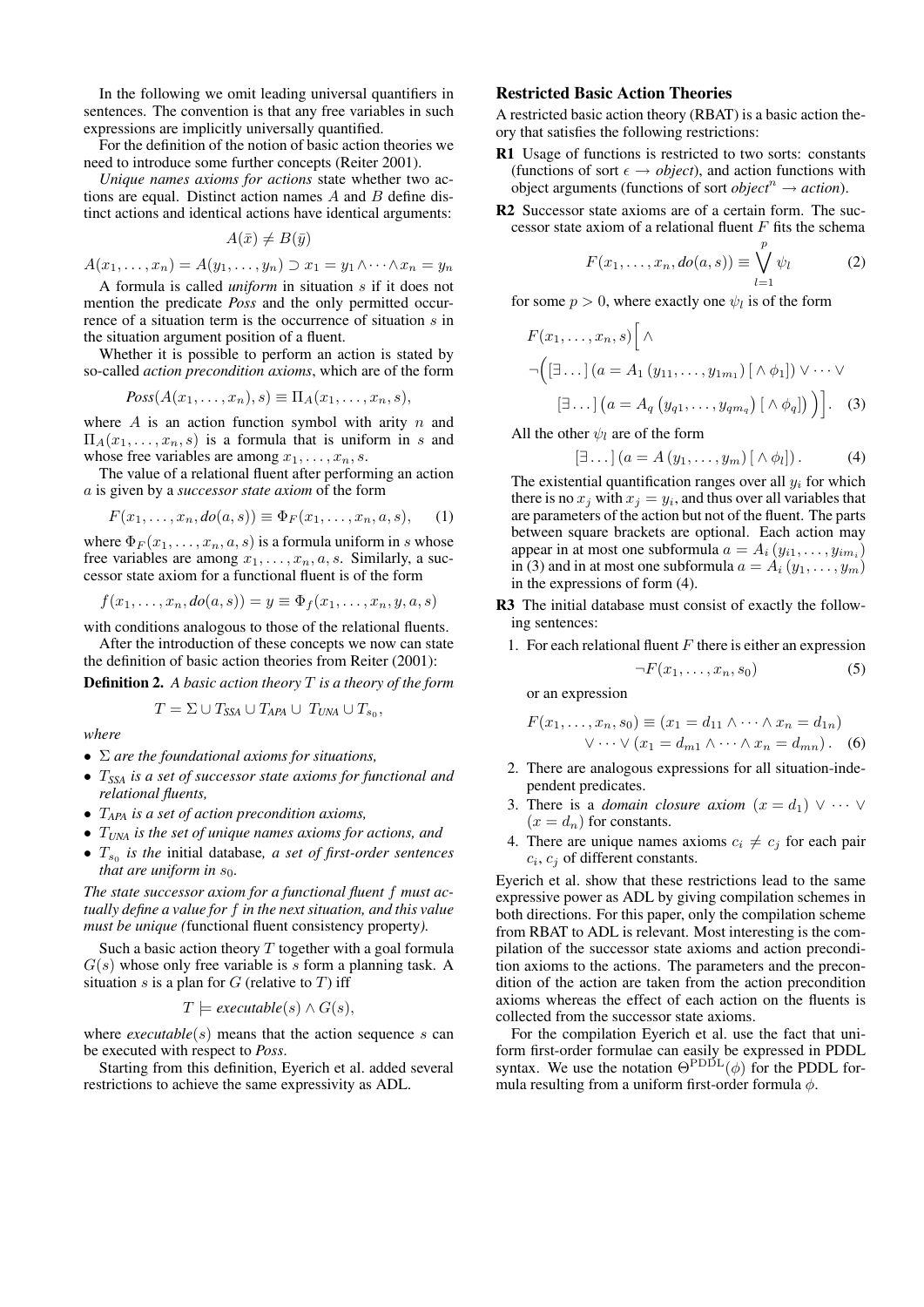# Restrictions on Successor State Axioms

Of the six restrictions (R1, R2, R3.1–3.4), one has been studied before: in our earlier work, we show that the restrictions on functions  $(R1)$  are stronger than necessary (Röger and Nebel 2007). In particular, in the presence of the domain closure axiom (R3.3), arbitrary functions of sort *object*<sup> $m$ </sup>  $\times$  *situation*  $\rightarrow$  *object* may be allowed. However, this is not possible if R3.3 is weakened.

We now consider the remaining restrictions, beginning with the restrictions on successor state axioms (R2). The required schema in R2 is based on the idea that a fluent is true in a situation iff it has been made true by the last action or if it has been true in the previous situation and has not been made false. In the following we will show how the compilation scheme of Eyerich et al. can be altered to transform the general form of successor state axioms, too.

Theorem 1 (R2 is not necessary). *Restriction R2 is not necessary for the compilability of RBAT to ADL.*

*Proof sketch.* We give a compilation of the general form of successor state axioms to PDDL action effects. Recall this general form (1):

$$
F(x_1,\ldots,x_n,do(a,s)) \equiv \Phi_F(x_1,\ldots,x_n,a,s)
$$

To compile an action  $A(y_1, \ldots, y_m)$  we substitute a with  $A(y_1, \ldots, y_m)$  and receive an expression

$$
F(x_1,\ldots,x_n,do(A(y_1,\ldots,y_m),s)) \equiv
$$
  
\n
$$
\Phi_F^A(x_1,\ldots,x_n,y_1,\ldots,y_m,s),
$$

where all free variables in  $\Phi_F^A$  are among  $x_1, \ldots, x_n$ ,  $y_1, \ldots, y_m, s$ . The effect of action *A* on fluent *F* can then be translated to PDDL as

$$
\begin{array}{ll}\n\text{(for all } (2x_1 \dots 2x_n) \\
\text{(and (when }\theta^{\text{PDDL}}(\Phi_F^A(x_1 \dots, x_n, y_1, \dots, y_m, s)) \\
&\quad (\text{F } 2x_1 \dots 2x_n)) \\
\text{(when }\text{(not }\Theta^{\text{PDDL}}(\Phi_F^A(x_1 \dots, x_n, y_1, \dots, y_m, s))) \\
&\quad (\text{not } (\text{F } 2x_1 \dots 2x_n))))\n\end{array}
$$

The complete effect of each action is a conjunction of such expressions for each predicate. The precondition of the action is the same as in the compilation of Eyerich et al.

It is easy to see that the effect of an action on a predicate is the same in both formalisms. Note that the given compilation unnecessarily solves the frame problem for the relational fluents twice: the PDDL semantics leaves the value of each atom that is not explicitly set by an action unaltered. In addition, in each action effect each fluent explicitly gets assigned a value. In practice one would therefore further simplify the action effects.  $\Box$ 

We have thus shown that we can easily get rid of the restriction on the successor state axioms. In the next sections we will examine whether this also holds for the restrictions on the initial database.

# Predicate Specifications in the Initial Database

Restrictions R3.1 and R3.2 require that the initial database enumerates all true ground atoms for the initial situation and situation-independent predicates. There are two ways of loosening these restrictions: firstly, there could be no such expression for some of the predicates (leaving their interpretation unspecified) and secondly, less restricted formulae which still guarantee a unique model could be allowed in the predicate specifications.

#### Less Restricted Formulae

We begin with the latter case. One possibility is to allow arbitrary first-order formulae that are uniform in  $s_0$  on the right-hand side of equivalence (6). This would also permit "recursive" definitions which are known to be noncompilable (Thiébaux, Hoffmann, and Nebel 2005). However, we can actually prove a stronger result which holds for *acyclic* specifications, i. e., for the case where there is a strict order < on the set of predicates such that each specification of a predicate  $P$  depends only on atoms of predicates  $P'$ with  $P' < P$ .

Theorem 2 (R3.2 is necessary). *If arbitrary acyclic predicate specifications are permitted in the initial database of a RBAT then there is no compilation scheme to ADL preserving plan size exponentially unless*  $PSPACE = P$ *.* 

*Proof.* Consider a family of planning tasks with one unary situation-independent predicate *isTrue* and a 0-ary predicate *goal*, but no fluent and no action. We use two constants T and F where *isTrue* is true exactly for T. Further, the initial database contains the domain closure axiom and a unique names axiom. The goal formula requires predicate *goal*() to be true. Thus, the only aspect that differs from task to task is the specification of predicate *goal* in the initial database.

Let  $\mathbf{f} = \langle f_{\xi}, f_c, f_i, f_g, t_c, t_i, t_g \rangle$  be a compilation scheme to ADL that preserves plan size exponentially. As the domain and the goal description are fixed, the results of  $f<sub>g</sub>$ ,  $t<sub>g</sub>$ and  $f_{\xi}$  are fixed and provide us a fixed ADL domain and a fixed goal. As there are no actions in the original instance, plans of the original instance have a length bound of 0. Since f preserves plan size exponentially, this implies a constant bound  $k$  on shortest plan lengths for tasks of the ADL domain. Note that in this setting (fixed domain, fixed goal, constant length bound), ADL planning can be decided in P by testing all action sequences of length at most  $k$ .

With this compilation scheme f we can decide the quantified Boolean formula problem in polynomial time: Assume a quantified Boolean formula  $\phi$ . We convert  $\phi$  to a firstorder formula  $\phi'$  by substituting each occurrence of a variable x by  $IsTrue(x)$ . Predicate *goal* is then initialized as  $\text{goal}() \equiv \phi'.$  We can now use the compilation scheme f to translate the initial database to an initial state for the ADL task and test (k-bounded) plan existence of that task in polynomial time. With the quantified Boolean formula problem being PSPACE-complete, this implies PSPACE  $=$  P.  $\Box$ 

There are surely other possibilities of weakening the restrictions on the right-hand side of equivalence (6). Every specification which defines a unique model whose true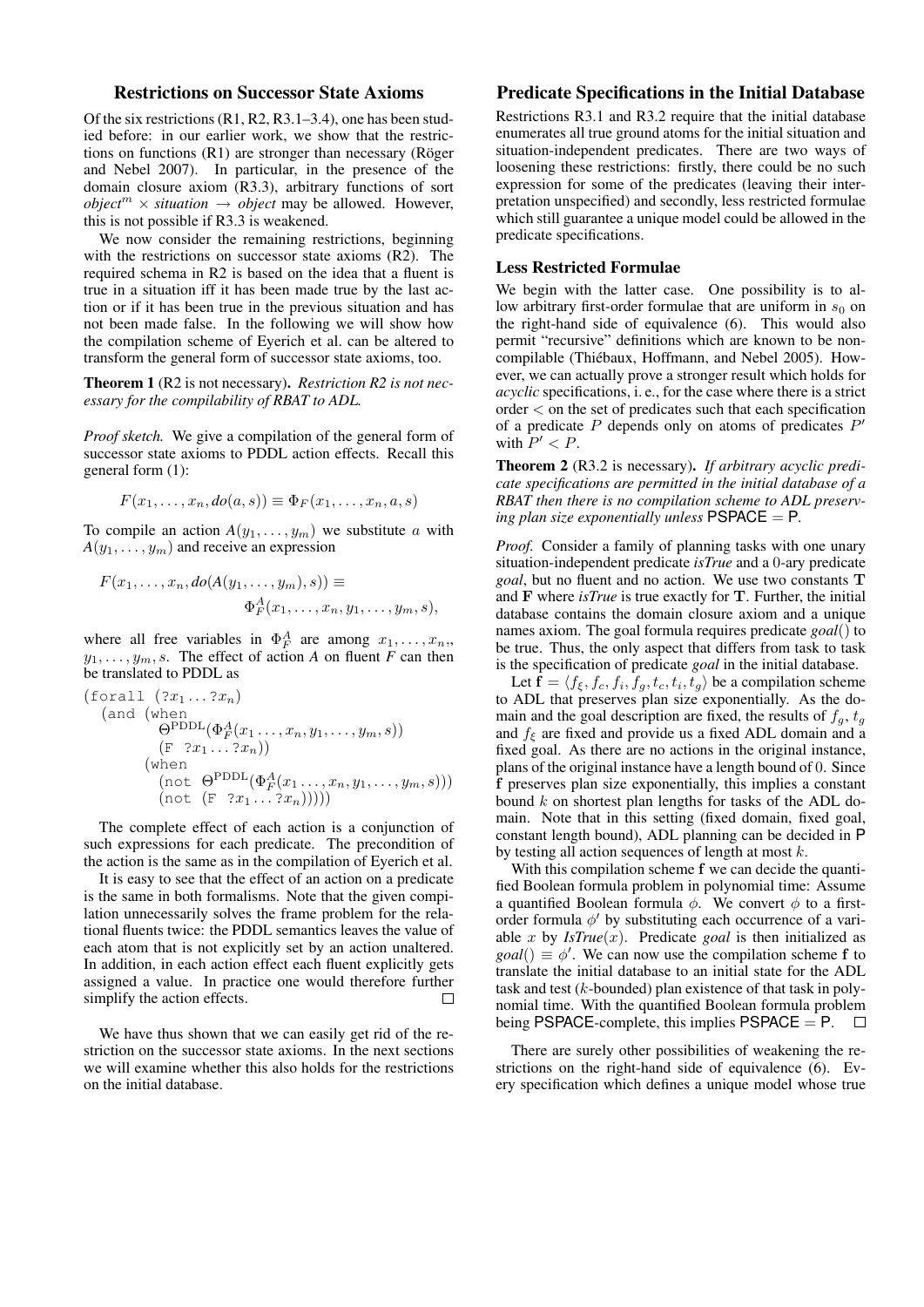ground atoms can be enumerated in polynomial time can clearly be compiled. Even in cases with more than polynomially many true ground atoms, it is often possible to compile a space-saving representation by means of initializing actions. However, examining this in more detail does not seem worthwhile to us.

#### Incomplete Information

A second possibility of weakening restriction R3.2 is to allow omitting a specification for a given predicate  $P$  altogether, so that a plan must work for all interpretations of P. This is both interesting in its own right and useful for the discussion of unique names axioms in the following section.

Here, we can show that we lose compilability to ADL even if there may only be a single unary situation-independent predicate whose truth values are not specified in the initial database. In the following, we denote the resulting formalism by *RBATincomp*.

We begin with a lemma on the complexity of plan existence for this formalism. The proof is a variation of Rintanen's (2004) proof on the complexity of propositional planning without observability.

#### Lemma 1. *The plan existence problem for RBATincomp is* EXPSPACE*-hard.*

*Proof sketch.* Let M be a deterministic Turing machine with space bound  $2^{n^k}$  for input strings of length n. It is possible to formulate (and generate in polynomial time) a family  $(T_w)$  of basic action theories, one for each possible input w to  $M$ , so that there is a plan for  $T_w$  iff M halts on w. Different basic action theories of the family only differ in the initial database and in the set of constants. The key idea is to keep track of only one randomly chosen tape cell (the *watched* tape cell) and to ensure that the Turing machine is reliably simulated relative to this tape cell. The cell is picked by means of the unspecified unary predicate. As a plan must hold for all models, the Turing machine must consequently be reliably simulated for the entire tape.

We use  $n^k$  constants  $\mathbf{p}_0, \dots, \mathbf{p}_{n^k-1}$  and an (unspecified) unary predicate *watched* and interpret the truth value of *watched*( $\mathbf{p}_i$ ) as the value of the *i*-th bit of the number of the watched tape cell. Otherwise, we use the common way to formulate a Turing machine as a basic action theory. The only difference is that we follow the idea of Rintanen to ensure the correct simulation only relative to the watched tape cell. The actions in a plan exactly define the transitions of the Turing machine. Consequently, as a plan must work for all models (regardless of the choice of watched tape cell), the Turing machine is reliably simulated for the entire tape.  $\Box$ 

Lemma 1 leads us directly to the theorem we actually want to show:

Theorem 3 (R3.2 is necessary). *There is no compilation scheme from RBATincomp to ADL.*

*Proof.* Let M be a Turing Machine with space bound  $2^{n^k}$ that accepts an EXPSPACE-hard language. Let  $\Xi = \Sigma \cup$  $T_{SSA} \cup T_{APA} \cup T_{UNA}$  be the domain description of the basic action theory for M according to the proof of Lemma 1.

Assume there is a compilation scheme f to ADL. Then there exists an ADL domain description  $f_{\xi}(\Xi)$  corresponding to  $M$ . We could, in polynomial time, translate each input of the Turing machine to a set of constants and an initial state such that there exists a plan iff  $M$  halts. As the plan existence problem for ADL with a fixed domain is PSPACEcomplete this implies that  $\mathsf{EXPSPACE} \subseteq \mathsf{PSPACE}$ , which is known to be false.  $\Box$ 

The results in this section apply to the specification of situation-independent predicates. Obviously they directly carry over to the specification of relational fluents:

Corollary 1 (R3.1 is necessary). *Omitting restriction R3.1 adds expressive power to RBAT.*

There are two remaining restrictions concerning the initial database: the domain closure axiom and the unique names axioms for constants. As the latter is closely related to the previous theorem, we examine it first.

### Unique Names Axioms for Constants

Restriction R3.4 states that the initial database contains a unique names axiom  $c_i \neq c_j$  for each pair of different constants  $c_i$  and  $c_j$ . We will see that omitting this restriction leads to at least the same expressive power as permitting a single unary unspecified predicate. In the previous section we have seen that the resulting formalism cannot be compiled to ADL.

In the following we denote the formalism resulting from RBAT by omitting restriction R3.4 by *RBATnoUNA*.

Lemma 2. *There is a compilation scheme from RBATincomp to RBATnoUNA preserving plan size linearly.*

*Proof.* Let P be the unspecified unary predicate. For each constant  $c$  in the set of constants  $C$ , we introduce two new auxiliary constants  $c'$  and  $c''$ . The key idea is to replace atoms  $P(x)$  where x denotes the same object as constant  $c$  by an equality test for  $c'$  and  $c''$ . For this purpose, we introduce a predicate *partners* which is initialized as

$$
partners(x, x', x'') \equiv \bigvee_{\mathbf{c} \in C} (x = \mathbf{c} \land x' = \mathbf{c}' \land x'' = \mathbf{c}'').
$$

We introduce unique names axioms in such a way that for all  $c \in C$ , the equality of  $c'$  and  $c''$  remains unspecified. All other pairs of constants are different from each other.

We then substitute each occurrence of  $P(x)$  by

$$
\exists x', x'' \, (partners(x, x', x'') \land x' = x'') \, .
$$

In addition, we have to prevent the usage of the newly introduced objects everywhere else. We do this by means of a new predicate *orig* identifying the original objects. All quantifications in the original theory are modified to only range over objects that satisfy *orig*.

Clearly, each plan of the original task is a plan for the resulting task and vice versa. Moreover, the modified basic action theory can be computed in polynomial time, and the independence requirements for compilation schemes are satisfied. Hence, we have presented a compilation scheme from *RBATincomp* to *RBATnoUNA* preserving plan size linearly (in fact, exactly). $\Box$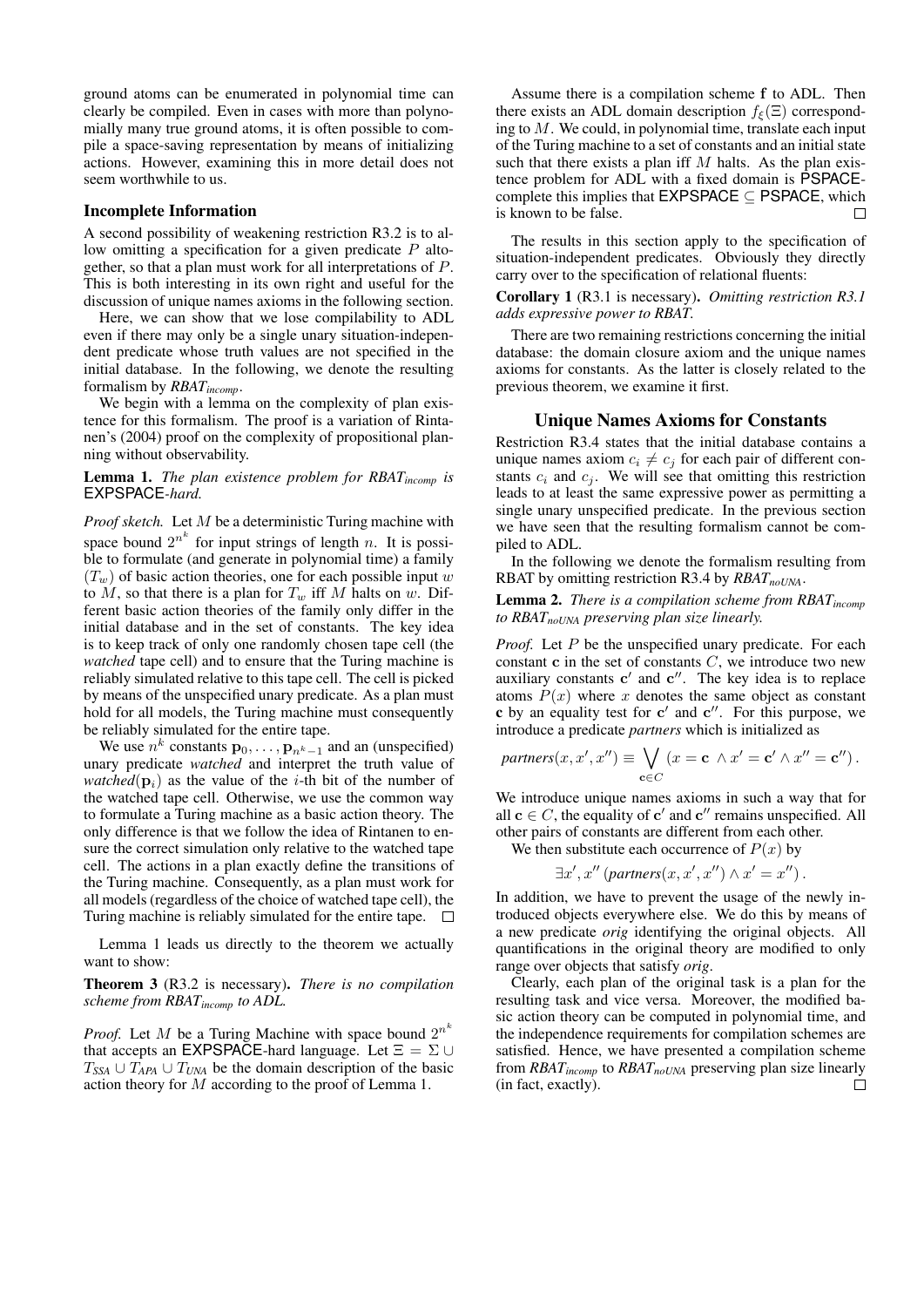The lemma shows that *RBATnoUNA* is at least as expressive as *RBATincomp*, which according to Theorem 3 is more expressive than ADL. This directly leads to the following theorem.

Theorem 4 (R3.4 is necessary). *There is no compilation scheme from RBATnoUNA to ADL.*

The only restriction not examined so far is the domain closure axiom for constants.

# Domain Closure Axiom

The domain closure axiom states that there are no objects except for the named constants. At first glance, one would assume that this restriction is necessary to stay within the same expressive power as ADL because in this formalism there only can be a finite number of objects which all must be declared. If we abandon the domain closure axiom, there are infinitely many models of the initial database. Furthermore, actions can behave qualitatively differently for different models; for example, a conditional effect might only trigger if there is at least one object that is different from all named constants. However, a closer look reveals that the other restrictions on the initial database are so restrictive that we can omit the domain closure axiom nevertheless.

Theorem 5 (R3.3 is not necessary). *Omitting the domain closure axiom does not increase the expressive power of RBAT.*

*Proof sketch.* We refer to objects of the model which are different from all named constants as "unnamed objects". We begin our proof with two observations:

- In all situations that occur in a plan, all unnamed objects are interchangeable. For example, if  $P(o_1, o_2, o_3, s)$  is true,  $o_1$  and  $o_3$  are different unnamed objects, and  $o_2$  is a named object, then  $P(o'_1, o_2, o'_3, s)$ , where again  $o'_1$  and  $o'_3$  are different unnamed objects, is also true.
- For determining whether there is a plan, it is sufficient to consider only the models with up to  $k$  unnamed objects, where  $k$  is the maximum number of nested quantifiers in the theory (including implicit universal quantifiers).

The first observation can easily be shown by induction over the situations: In the initial situation (and for situationindependent predicates) all atoms containing unnamed objects are false due to R3.1 and R3.2.

For the inductive case, consider situation  $s' = do(A, s)$ . For each relational fluent P, the truth value of  $P(\bar{x}, s')$  is determined by a formula  $Q(\bar{x}, s)$  which is uniform in s (by the definition of successor state axioms). If we evaluate this formula for different tuples  $\bar{x}$  which only differ by permuting unnamed objects, the same truth values are obtained: by the induction hypothesis, unnamed objects are interchangeable in situation s.

If all unnamed objects are interchangeable, then only the *number* of unnamed objects can affect the validity of a plan. For statements like "There are m distinct unnamed objects" it is necessary to bind at least  $m$  variables. With quantifier depth bounded by  $k$ , it is not possible to make statements about more than  $k$  objects, and hence all models with more

than  $k$  unnamed objects behave the same as the model with exactly k such objects.

These observations lead quite directly to a compilation scheme from RBAT without a domain closure axiom to RBAT. We explicitly represent the discriminable models and modify the basic action theory in such a way that each action is executed in all models in parallel. The goal formulation is then modified such that the original goal must be true in all models.  $\Box$ 

# Omitting More than One Restriction

We have shown that some of the restrictions of Eyerich et al. are necessary to stay within the expressivity of ADL while others can be removed or weakened:

- Functions of more general sorts are permissible if their initial values are completely specified for the initial situation, i. e., R3.1 and R3.2 are extended to functions (R1; Röger and Nebel 2007).
- General successor state axioms can be permitted (R2).
- The domain closure axiom may be omitted (R3.3).

Each of these results has been achieved under the assumption that all other restrictions are retained. What happens if we omit more than one restriction at once?

If more general functions are allowed (R1 is weakened), the necessary modification to restriction R3.1 states that all initial function values must be enumerated explicitly (Röger and Nebel 2007, Eq. 23):

$$
f(x_1, \ldots, x_n, s_0) = y \equiv
$$
  
\n
$$
(x_1 = d_{11} \land \cdots \land x_n = d_{1n} \land y = d_1) \lor \cdots \lor
$$
  
\n
$$
(x_1 = d_{m1} \land \cdots \land x_n = d_{mn} \land y = d_m),
$$

where the  $d_i$  are the named constants. Note that this specification *necessarily implies* that there are no objects besides the named constants. If there existed an unnamed object  $o$  in a given model, then the above equation implies  $f(0, \ldots, 0, s_0) \neq y$  for all objects y. However, functions must have a defined value. Hence, no such model exists.

Therefore, we can weaken R1 and remove R3.3 at the same time. Either the basic action theory contains no functions of the form forbidden by R1 (in which case it does not matter that R1 was weakened), or the removal of R3.3 does not matter because the domain closure axiom is implied.

Finally, the compilation of general successor state axioms (R2) clearly does not depend on or interfere with the domain closure axiom or the usage of functions. Thus, we can combine all three changes without adding expressive power.

# Conclusion

We have seen that of the six restrictions of Eyerich et al., three can be omitted. (In the case of R1, this requires adjustments to R3.1 and R3.2 as discussed by Röger and Nebel, 2007.) The remaining restrictions define a certain schema for the initial database but do not affect the other parts of basic action theories. In summary, the initial database must consist of exactly the following sentences: